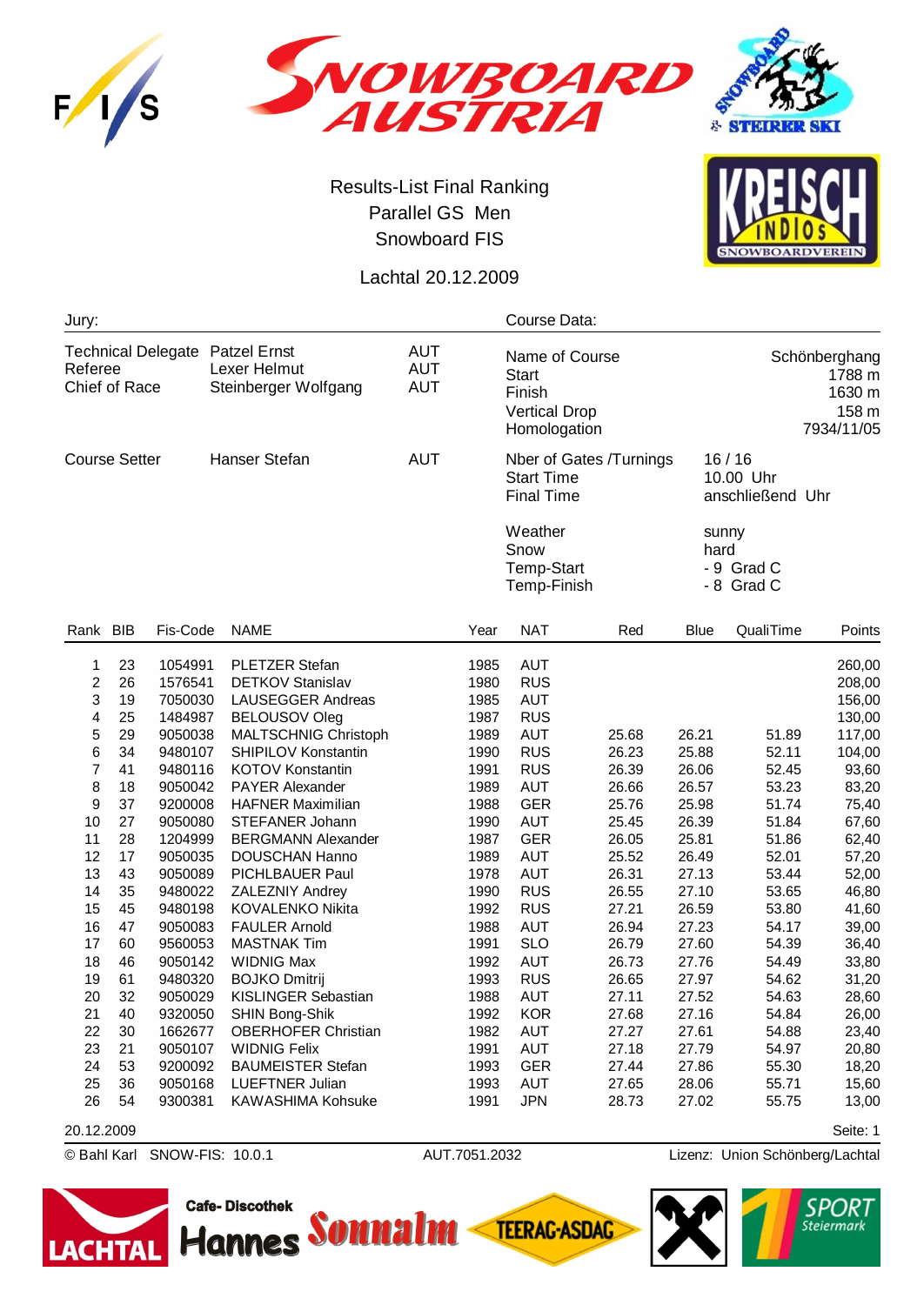| Rank | <b>BIB</b> | Fis-Code | <b>NAME</b>                  | Year | <b>NAT</b> | Red        | Blue  | QualiTime | Points |
|------|------------|----------|------------------------------|------|------------|------------|-------|-----------|--------|
| 27   | 38         | 1177289  | <b>KUDO Hideaki</b>          | 1968 | <b>JPN</b> | 28.09      | 28.04 | 56.13     | 11,70  |
| 28   | 64         | 9480321  | <b>ELISEEV Denis</b>         | 1993 | <b>RUS</b> | 28.88      | 27.49 | 56.37     | 10,40  |
| 29   | 56         | 9480356  | <b>BOGDANOV Bogdan</b>       | 1992 | <b>RUS</b> | 28.78      | 27.65 | 56.43     | 9,36   |
| 30   | 63         | 9050173  | <b>KREBS Daniel</b>          | 1993 | <b>AUT</b> | 27.47      | 30.51 | 57.98     | 8,32   |
| 31   | 24         | 7480002  | <b>BAZANOV Dmitriy</b>       | 1991 | <b>RUS</b> | <b>DSQ</b> | 25.72 | 25.72     | 7,28   |
| 32   | 74         | 9480257  | KISELEV Nikolay              | 1992 | <b>RUS</b> | <b>DSQ</b> | 27.68 | 27.68     | 6,76   |
| 33   | 51         | 9480115  | <b>SHALMANOV Dmitry</b>      | 1990 | <b>RUS</b> | 27.84      |       | 27.84     | 6,24   |
| 34   | 55         | 1314999  | <b>SAROVIC Vuk</b>           | 1988 | <b>MNE</b> | 28.28      |       | 28.28     | 5,72   |
| 35   | 42         | 9430067  | <b>WOZNIAK Marcin</b>        | 1991 | <b>POL</b> |            | 28.39 | 28.39     | 5,20   |
| 36   | 75         | 9200093  | <b>HUPFAUER Christian</b>    | 1993 | <b>GER</b> | 28.41      |       | 28.41     | 5,12   |
| 37   | 79         | 9050130  | <b>ENZERSFELLNER Dominik</b> | 1992 | <b>AUT</b> | 28.55      |       | 28.55     | 5,04   |
| 38   | 73         | 9560110  | <b>PRESERN Matic</b>         | 1993 | <b>SLO</b> | 28.56      |       | 28.56     | 4,97   |
| 39   | 62         | 9480229  | <b>SUHAREV Roman</b>         | 1990 | <b>RUS</b> |            | 28.67 | 28.67     | 4,89   |
| 40   | 72         | 9690013  | GASCHPAROVYCH Oleksandr      | 1989 | <b>UKR</b> |            | 28.68 | 28.68     | 4,81   |
| 41   | 52         | 9430036  | OSSOWSKI Jakub               | 1989 | <b>POL</b> |            | 28.71 | 28.71     | 4,73   |
| 42   | 91         | 9050185  | <b>GMEINER Michael</b>       | 1994 | <b>AUT</b> | 28.76      |       | 28.76     | 4,65   |
| 43   | 49         | 9050138  | <b>LINDNER Michael</b>       | 1992 | <b>AUT</b> | 28.92      |       | 28.92     | 4,58   |
| 44   | 94         | 9050183  | <b>BUTOLLO Sandro</b>        | 1994 | <b>AUT</b> |            | 29.07 | 29.07     | 4,50   |
| 45   | 39         | 1104939  | <b>RILEY Dylan</b>           | 1985 | CAN        | 29.08      |       | 29.08     | 4,42   |
| 46   | 87         | 9050175  | <b>HOLZINGER Dominik</b>     | 1993 | <b>AUT</b> | 29.14      |       | 29.14     | 4,34   |
| 47   | 59         | 9050101  | <b>ILMER Quirin</b>          | 1991 | <b>AUT</b> | 29.29      |       | 29.29     | 4,26   |
| 48   | 70         | 9320064  | LEE Je-Jung                  | 1992 | <b>KOR</b> |            | 29.36 | 29.36     | 4,19   |
| 49   | 44         | 9100336  | <b>TRAHAN Indrik</b>         | 1993 | CAN        |            | 29.47 | 29.47     | 4,11   |
| 50   | 82         | 9200094  | <b>MILLER Fabian</b>         | 1993 | <b>GER</b> |            | 29.59 | 29.59     | 4,03   |
| 51   | 65         | 9050157  | <b>BICHLER Philipp</b>       | 1992 | <b>AUT</b> | 29.84      |       | 29.84     | 3,95   |
| 52   | 66         | 7050167  | <b>SCHLEICH Markus</b>       | 1979 | <b>AUT</b> |            | 30.06 | 30.06     | 3,87   |
| 53   | 67         | 9050162  | <b>JANOUT Manuel</b>         | 1993 | <b>AUT</b> | 30.19      |       | 30.19     | 3,80   |
| 54   | 48         | 9050139  | <b>THEINER Christoph</b>     | 1992 | <b>AUT</b> |            | 30.23 | 30.23     | 3,72   |
| 55   | 78         | 9050121  | <b>ROITHNER Helmuth</b>      | 1979 | <b>AUT</b> |            | 30.47 | 30.47     | 3,64   |
| 56   | 57         | 1694995  | STIPAKHNO Volodymyr          | 1985 | <b>UKR</b> | 30.56      |       | 30.56     | 3,56   |
| 57   | 20         | 9050095  | <b>MATHIES Lukas</b>         | 1991 | <b>AUT</b> |            | 30.66 | 30.66     | 3,48   |
| 58   | 77         | 9560113  | <b>VEZOVISEK Marko</b>       | 1960 | <b>SLO</b> | 31.37      |       | 31.37     | 3,41   |
| 59   | 50         | 9430050  | <b>BOM Oskar</b>             | 1991 | POL        |            | 31.53 | 31.53     | 3,33   |
| 60   | 88         | 9510285  | <b>GARTENMANN Patrick</b>    | 1990 | SUI        |            | 31.79 | 31.79     | 3,25   |
| 61   | 84         | 9050137  | <b>LINDNER Josef</b>         | 1992 | <b>AUT</b> |            | 31.96 | 31.96     | 3,17   |
| 62   | 92         | 9200101  | <b>BAAR Alexander</b>        | 1994 | <b>GER</b> |            | 33.15 | 33.15     | 3,09   |
| 63   | 97         | 9050186  | <b>BACHER Lukas</b>          | 1994 | <b>AUT</b> | 33.28      |       | 33.28     | 3,02   |
| 64   | 98         | 9050187  | <b>BACHER Jakob</b>          | 1994 | <b>AUT</b> |            | 33.47 | 33.47     | 2,94   |
| 65   | 58         | 9400003  | <b>DEKKER Davy</b>           | 1992 | <b>NED</b> |            | 33.83 | 33.83     | 2,86   |
| 66   | 90         | 9400023  | <b>VALK Tomas</b>            | 1994 | <b>NED</b> |            | 34.28 | 34.28     | 2,78   |
| 67   | 95         | 9240018  | SZASZ Abel Peter             | 1994 | <b>HUN</b> | 34.71      |       | 34.71     | 2,70   |
| 68   | 68         | 9510227  | <b>MENGHINI Ramiro</b>       | 1992 | SUI        |            | 36.89 | 36.89     | 2,63   |
|      |            |          |                              |      |            |            |       |           |        |

to be protokol Jury

## reported 82

Did not start Run 1: 9

| 69             | 1406500  | <b>PATKAI Marcell</b>     | 1980 | HUN        |
|----------------|----------|---------------------------|------|------------|
| 71             | 9240015  | KOOSA Adam                | 1978 | <b>HUN</b> |
| 81             | 9050097  | <b>PAIER Martin</b>       | 1990 | AUT        |
| 83             | 1244999  | <b>PAPP Endre</b>         | 1980 | <b>HUN</b> |
| 85             | 9240008  | <b>KISS Miklos</b>        | 1984 | <b>HUN</b> |
| 86             | 9700022  | <b>BACO Matej</b>         | 1992 | <b>SVK</b> |
| 89             | 9240014  | <b>SUMEGI Peter</b>       | 1983 | <b>HUN</b> |
| 93             | 9430093  | <b>MUSZYNSKI Slawomir</b> | 1985 | <b>POL</b> |
| 96             | 9700024  | <b>BELLA Vladimir</b>     | 1960 | <b>SVK</b> |
| Did not finish | Run 1: 2 |                           |      |            |
| 22             | 9200048  | <b>STRECHA Markus</b>     | 1989 | GER        |